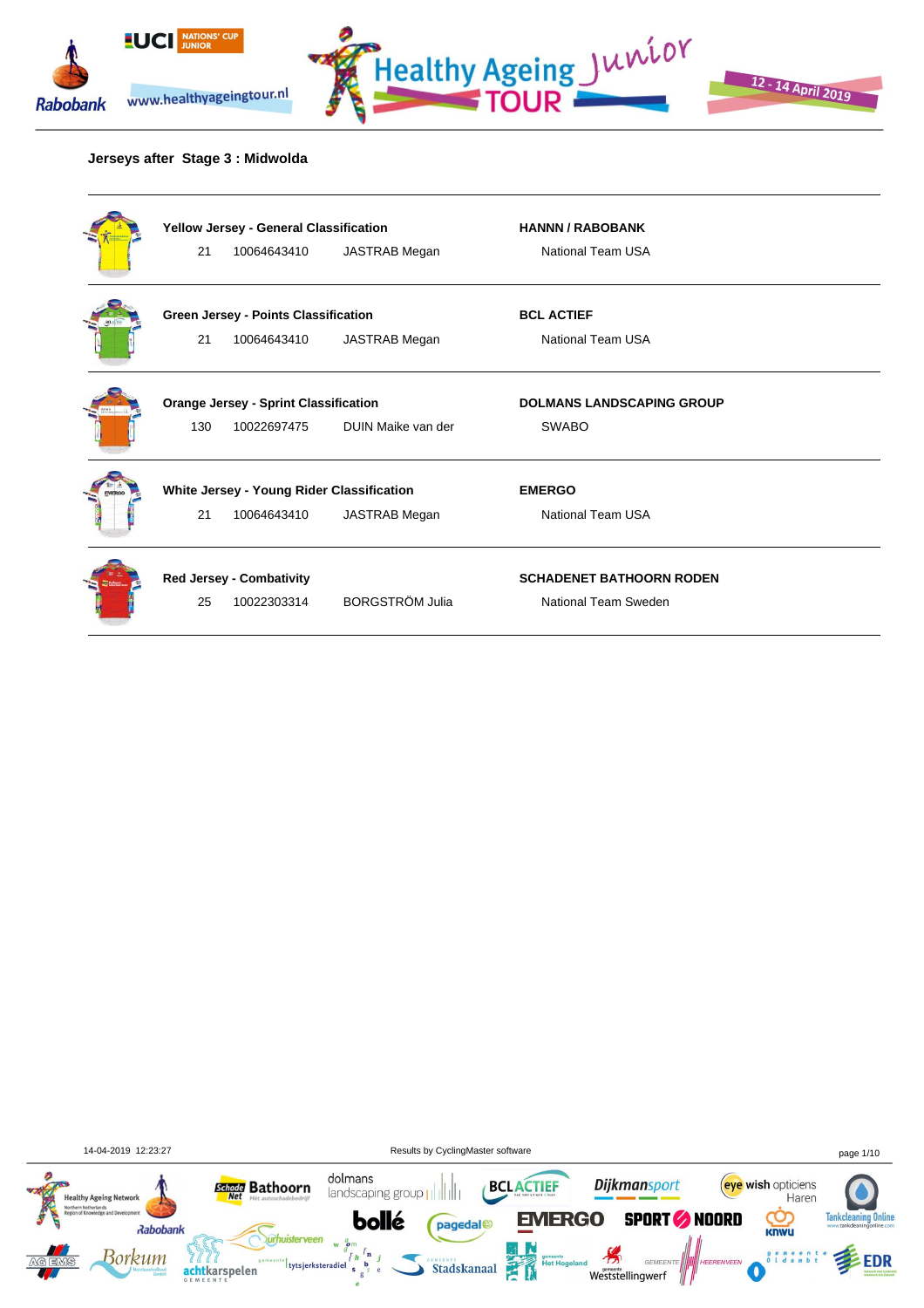

**Result Stage 3 : Midwolda**

*Distance: 77.5 km Average speed of the winner: 39.535 km/h Number of starters: 107 Riders abandoning the race: 13*

| Pos                     | Nr             | UCI ID      | Surname, Name             | Team                                        | Time    | Gap | <b>Bonus</b> |
|-------------------------|----------------|-------------|---------------------------|---------------------------------------------|---------|-----|--------------|
| 1                       | 21             | 10064643410 | <b>JASTRAB Megan</b>      | National Team USA                           | 1:57:37 |     | 10"          |
| $\overline{\mathbf{c}}$ | 121            | 10022721121 | <b>GRIT Ilse</b>          | APB Junior Women Dev.Team                   | 1:57:37 |     | 6"           |
| 3                       | 18             | 10023824392 | <b>BACKSTEDT Elynor</b>   | National Team Great Britain                 | 1:57:37 |     | 4"           |
| 4                       | 51             | 10053580659 | WIELOWSKA Nikola          | National Team Poland                        | 1:57:37 |     |              |
| 5                       | 9              | 10036577973 | <b>GEDRAITYTE Akvile</b>  | National Team Lithuania                     | 1:57:37 |     |              |
| 6                       | 122            | 10022864500 | <b>RIJNBEEK Maud</b>      | APB Junior Women Dev.Team                   | 1:57:37 |     |              |
| 7                       | 130            | 10022697475 | DUIN Maike van der        | <b>SWABO</b>                                | 1.57:37 |     |              |
| 8                       | 30             | 10036327490 | <b>MAYRHOFER Lucy</b>     | National team Germany                       | 1:57:37 |     |              |
| 9                       | 6              | 10067840265 | <b>CURINIER Léa</b>       | National Team France                        | 1:57:37 |     |              |
| 10                      | $\overline{2}$ | 10048427333 | <b>BERTELSEN Maria</b>    | National Team Denmark                       | 1:57:37 |     |              |
| 11                      | 65             | 10064963914 | <b>LENAERS</b> Jade       | Team Doltcini - NM Transport                | 1:57:37 |     |              |
| 12                      | 109            | 10022680301 | BOKHOVEN Julia van        | <b>WV Schijndel</b>                         | 1:57:37 |     |              |
| 13                      | 22             | 10045972627 | <b>CLOUSE Katie</b>       | <b>National Team USA</b>                    | 1:57:37 |     |              |
| 14                      | 33             | 10054710711 | VASILKOVA Hanna           | <b>National Team Belarus</b>                | 1:57:37 |     |              |
| 15                      | 15             | 10020410905 | <b>YSLAND Anne Dorthe</b> | National Team Norway                        | 1:57:37 |     |              |
| 16                      | 119            | 10022853584 | <b>PAUMEN Jewel</b>       | <b>Restore Cycling</b>                      | 1:57:37 |     |              |
| 17                      | 56             | 10068823302 | <b>SARRON Maylis</b>      | Regional Trackteam France                   | 1:57:37 |     |              |
| 18                      | 104            | 10064832659 | WADSWORTH Maddie          | Storey Racing Team                          | 1:57:37 |     |              |
| 19                      | 128            | 10022697576 | <b>HUITING Berit</b>      | <b>Team Drenthe</b>                         | 1:57:37 |     |              |
| 20                      | 77             | 10054420620 | <b>WALDHOFF Lea</b>       | Team Mangertseder                           | 1:57:37 |     |              |
| 21                      | 63             | 10064928750 | VAN ASSCHE Nele           | Van Assche - Van Den Hauwe CT               | 1:57:37 |     |              |
| 22                      | 105            | 10036566556 | VAN MECHELEN Gloria       | Cannibal Team                               | 1:57:37 |     |              |
| 23                      | 25             |             | <b>BORGSTRÖM Julia</b>    | National Team Sweden                        | 1:57:37 |     |              |
| 24                      | 111            | 10022303314 | NOOIJEN Lieke             |                                             | 1:57:37 |     |              |
| 25                      | 13             | 10023144483 | <b>BYBERG Tuva</b>        | <b>WV Schijndel</b><br>National Team Norway |         |     |              |
| 26                      |                | 10019773634 |                           |                                             | 1:57:37 |     |              |
| 27                      | 113            | 10022840854 | STOLZE Judith             | <b>Westland Wil Vooruit</b>                 | 1:57:37 |     |              |
|                         | 144            | 10023375364 | ZUTHEM Samira van         | Regio Oost Team RDE                         | 1:57:37 |     |              |
| 28<br>29                | 38             | 10064419502 | <b>SCAVONE Dina</b>       | National Team Belgium                       | 1:57:37 |     |              |
|                         | 54             | 10070043983 | LE DEUNFF Marie Morgane   | Regional Trackteam France                   | 1:57:37 |     |              |
| 30                      | 79             | 10036352247 | <b>DOPJANS Hanna</b>      | Team Mangertseder                           | 1:57:37 |     |              |
| 31                      | 61             | 10064418993 | DE CLERCQ Katrijn         | Van Assche - Van Den Hauwe CT               | 1:57:37 |     |              |
| 32                      | 116            | 10023405979 | <b>MOLENAAR Laura</b>     | <b>Westland Wil Vooruit</b>                 | 1:57:37 |     |              |
| 33                      | 23             | 10049183226 | TA-PEREZ Zoe              | <b>National Team USA</b>                    | 1:57:37 |     |              |
| 34                      | 11             | 10036581714 | <b>ZUPERKAITE Erika</b>   | National Team Lithuania                     | 1:57:37 |     |              |
| 35                      | $\mathbf{1}$   | 10046259987 | SAABYE Mie                | National Team Denmark                       | 1:57:37 |     |              |
| 36                      | 106            | 10083380473 | <b>FOMINA Daria</b>       | Cannibal Team                               | 1:57:37 |     |              |
| 37                      | 117            | 10022863183 | WERSCH Anna van           | <b>Restore Cycling</b>                      | 1:57:37 |     |              |
| 38                      | 94             | 10049984282 | <b>ZDUN Anna-Helene</b>   | Team Thuringen                              | 1:57:37 |     |              |
| 39                      | 126            | 10015567773 | <b>VOS Marlies</b>        | <b>Team Drenthe</b>                         | 1:57:37 |     |              |
| 40                      | 76             | 10038716825 | SANCHEZ GALEA Julia       | Mix CAF Turnkey Engineering                 | 1:57:37 |     |              |
| 41                      | 123            | 10022726272 | ROOIJEN Eline van         | APB Junior Women Dev.Team                   | 1:57:37 |     |              |
| 42                      | 143            | 10015567369 | <b>HOOG ANTINK Dorien</b> | Regio Oost Team RDE                         | 1:57:37 |     |              |
| 43                      | 68             | 10015567571 | <b>KLOESE Rose</b>        | Team Doltcini - NM Transport                | 1:57:37 |     |              |
| 44                      | 55             | 10068663957 | NENADOVIC Kristina        | Regional Trackteam France                   | 1:57:37 |     |              |
| 45                      | 19             | 10023827628 | <b>SHARPE Amelia</b>      | National Team Great Britain                 | 1:57:37 |     |              |
| 46                      | 110            | 10022698485 | <b>GERRITSE Femke</b>     | <b>WV Schijndel</b>                         | 1:57:37 |     |              |
| 47                      | 5              | 10068540584 | <b>CORBINEAU Ysoline</b>  | National Team France                        | 1.57.37 |     |              |
| 48                      | 118            | 10023216023 | DIJKE Demi van            | <b>Restore Cycling</b>                      | 1:57:37 |     |              |
| 49                      | 24             | 10071709454 | SYKES Ava                 | National Team USA                           | 1.57.37 |     |              |
| 50                      | 140            | 10022792758 | <b>PLUIMERS IIse</b>      | Regio Zuid West Nederland                   | 1.57.37 |     |              |
| 51                      | 112            | 10023137817 | <b>SMULDERS Silke</b>     | <b>WV Schijndel</b>                         | 1:57:37 |     |              |
| 52                      | 129            | 10023161560 | <b>HENGEVELD Daniek</b>   | <b>SWABO</b>                                | 1:57:37 |     |              |
| 53                      | 40             | 10064950473 | <b>VERDONCK Karen</b>     | National Team Belgium                       | 1:57:37 |     |              |
| 54                      | 59             | 10058506340 | <b>KING Eluned</b>        | <b>British Cycling Junior Team</b>          | 1:57:37 |     |              |

Healthy Ageing Junior

12 - 14 April 2019

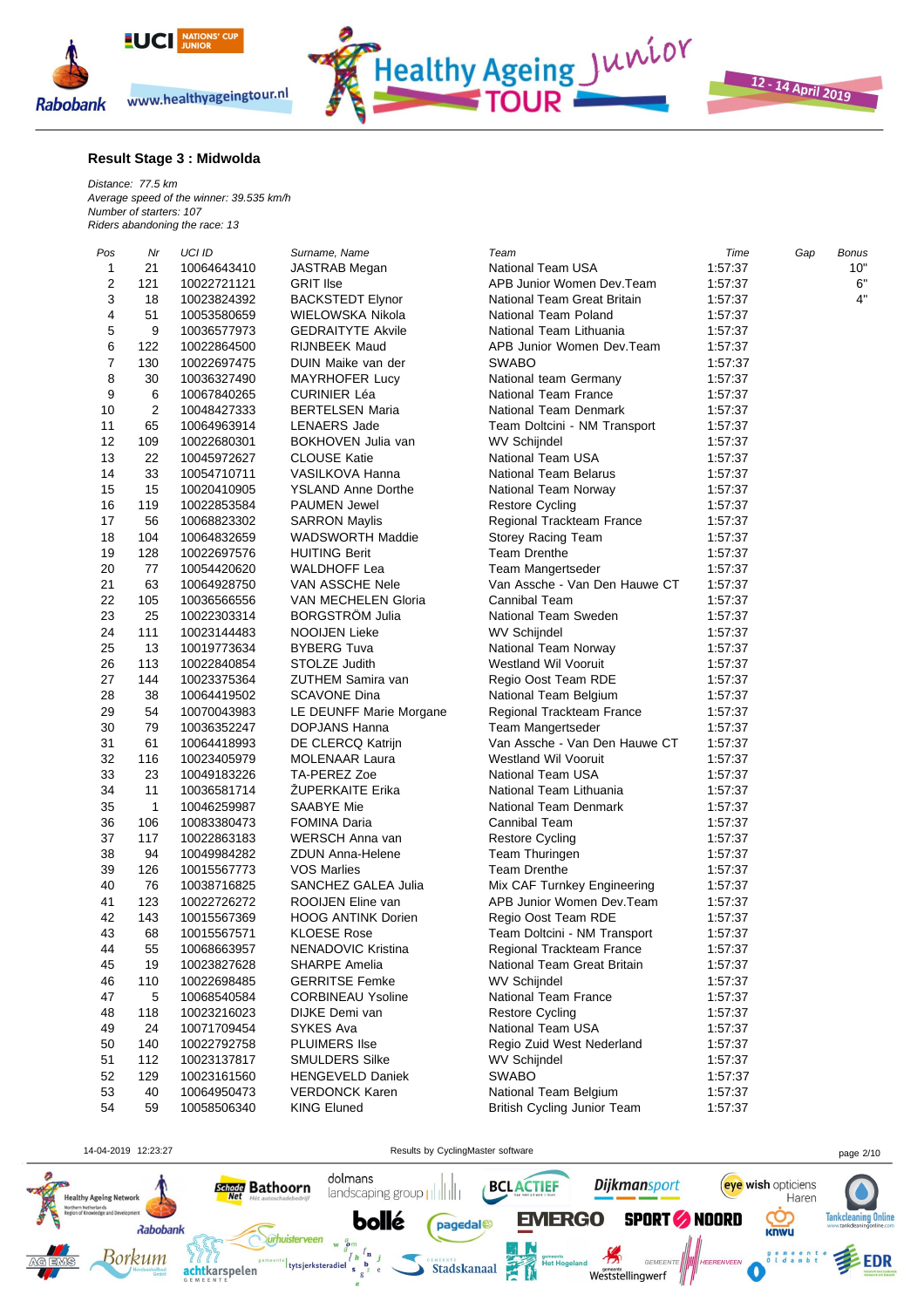

**Rabobank** 





# 12 - 14 April 2019

| Pos | Nr  | UCI ID      | Surname, Name                | Team                            | Time    | Gap        | Bonus |
|-----|-----|-------------|------------------------------|---------------------------------|---------|------------|-------|
| 55  | 34  | 10055774374 | LEBEDZ Dziyana               | <b>National Team Belarus</b>    | 1:57:37 |            |       |
| 56  | 14  | 10087901986 | MIDTSVEEN Natalie Irene      | National Team Norway            | 1:57:37 |            |       |
| 57  | 108 | 10036578175 | <b>PATINSKAITE Paulina</b>   | <b>Cannibal Team</b>            | 1:57:37 |            |       |
| 58  | 20  | 10086136182 | <b>SMITH Abi</b>             | National Team Great Britain     | 1:57:37 |            |       |
| 59  | 50  | 10055138420 | <b>KRZESLAK Natalia</b>      | National Team Poland            | 1:57:37 |            |       |
| 60  | 32  | 10036482690 | SMEKAL Finja                 | National team Germany           | 1:57:37 |            |       |
| 61  | 31  | 10036173607 | <b>LEONHARDT Paula</b>       | National team Germany           | 1:57:37 |            |       |
| 62  | 70  | 10023886434 | <b>WILDMAN Poppy</b>         | LIV-Awol Cyclingteam            | 1:57:37 |            |       |
| 63  | 120 | 10015567470 | <b>SCHUTTEN Pam</b>          | <b>Restore Cycling</b>          | 1:57:37 |            |       |
| 64  | 29  | 10036547863 | <b>BUCH Hannah</b>           | National team Germany           | 1:57:37 |            |       |
| 65  | 7   | 10066772861 | <b>FOUQUENET Amandine</b>    | <b>National Team France</b>     | 1:57:37 |            |       |
| 66  | 73  | 10041575190 | <b>HORCAJADA HENCHE Ania</b> | Mix CAF Turnkey Engineering     | 1:57:37 |            |       |
| 67  | 58  | 10086136283 | <b>LEWIS Sophie</b>          | British Cycling Junior Team     | 1:57:37 |            |       |
| 68  | 75  | 10041679163 | SAN ROMAN VILLALBA Adriana   | Mix CAF Turnkey Engineering     | 1:57:37 |            |       |
| 69  | 91  | 10064934107 | <b>VERBEEK Britt</b>         | Cyclingteam Glabbeek            | 1:57:37 |            |       |
| 70  | 17  | 10023913110 | <b>BARNWELL Ella</b>         | National Team Great Britain     | 1:57:37 |            |       |
| 71  | 127 | 10022858537 | <b>KREULEN Daphne</b>        | <b>Team Drenthe</b>             | 1:57:37 |            |       |
| 72  | 131 | 10022708892 | <b>BOS Leonie</b>            | <b>SWABO</b>                    | 1:57:37 |            |       |
| 73  | 107 | 10071699653 | <b>TULLIS Jane</b>           | Cannibal Team                   | 1:57:37 |            |       |
| 74  | 69  | 10073760501 | CHASTELL Imogen              | LIV-Awol Cyclingteam            | 1:57:37 |            |       |
| 75  | 89  | 10072984804 | <b>HEREMANS Kato</b>         | Cyclingteam Glabbeek            | 1:57:37 |            |       |
| 76  | 67  | 10065007966 | DE WILDE Julie               | Team Doltcini - NM Transport    | 1:57:37 |            |       |
| 77  | 99  | 10065003219 | <b>TIEROLF Sophie</b>        | Onder Ons Parike                | 1:57:37 |            |       |
| 78  | 101 | 10023890676 | <b>BENT Olivia</b>           | Storey Racing Team              | 1:57:37 |            |       |
| 79  | 72  | 10023864105 | <b>MARVELLY Elizabeth</b>    | LIV-Awol Cyclingteam            | 1:57:37 |            |       |
| 80  | 146 | 10023117710 | SOEREWIJN Oriana             | Mixed Team Wielerzone Nederland | 1:57:37 |            |       |
| 81  | 60  | 10023877946 | <b>SMITH Elena</b>           | British Cycling Junior Team     | 1:57:37 |            |       |
| 82  | 103 | 10023894013 | <b>GADD Lucy</b>             | Storey Racing Team              | 1:57:37 |            |       |
| 83  | 66  | 10064419401 | <b>RENDERS Luna</b>          | Team Doltcini - NM Transport    | 1:57:37 |            |       |
| 84  | 93  | 10036432776 | <b>STERN Friederike</b>      | Team Thuringen                  | 1:57:37 |            |       |
| 85  | 125 | 10023055668 | <b>SCHULTINGA Iris</b>       | <b>Team Drenthe</b>             | 1:57:37 |            |       |
| 86  | 133 | 10022822868 | <b>KOPER Rosan</b>           | <b>Team Noord Holland</b>       | 1:57:37 |            |       |
| 87  | 3   | 10046259583 | <b>JENSEN Mette Egtoft</b>   | National Team Denmark           | 1:57:37 |            |       |
| 88  | 145 | 10023376980 | <b>WELMERS Petra</b>         | Mixed Team Wielerzone Nederland | 1:57:37 |            |       |
| 89  | 102 | 10023838843 | <b>PETERS Caitlin</b>        | Storey Racing Team              | 1:57:37 |            |       |
| 90  | 142 | 10022803569 | <b>TOL Rixt</b>              | Regio Oost Team RDE             | 1:57:37 |            |       |
| 91  | 124 | 10022722838 | WOLF Rosalie van der         | APB Junior Women Dev.Team       | 1:57:37 |            |       |
| 92  | 8   | 10069506140 | <b>MOULLEC Louise</b>        | <b>National Team France</b>     | 1:57:37 |            |       |
| 93  | 81  | 10071314582 | <b>BRANDT Eefje</b>          | Avia-Multum Accountants LCT     | 1:57:37 |            |       |
| 94  | 12  | 10036568576 | ALIŠAUSKAITE Gabija          | National Team Lithuania         | 2:03:20 | 5:43       |       |
|     | 26  | 10022276537 | OLAUSSON Wilma               | National Team Sweden            |         | <b>DNF</b> |       |
|     | 35  | 10077354248 | PIRAHOVA Anastasiya          | National Team Belarus           |         | <b>DNF</b> |       |
|     | 36  | 10054297247 | RUDAKOVA Viktoryia           | National Team Belarus           |         | DNF        |       |
|     | 43  | 10046071243 | ZÁHORCOVÁ Simona             | National Team Slovakia          |         | <b>DNF</b> |       |
|     | 49  | 10056474087 | DABROWSKA Malgorzata         | National Team Poland            |         | <b>DNF</b> |       |
|     | 52  | 10053952289 | OLEJNICZAK Zuzanna           | National Team Poland            |         | <b>DNF</b> |       |
|     | 57  | 10023863596 | MONKHOUSE Amy                | British Cycling Junior Team     |         | <b>DNF</b> |       |
|     | 86  | 10086733037 | <b>BRIGGS Sarah</b>          | Racescene Female Dev.Academy    |         | <b>DNF</b> |       |
|     | 100 | 10071634076 | VAN GOETHEM Femke            | <b>Onder Ons Parike</b>         |         | <b>DNF</b> |       |
|     | 137 | 10023080324 | <b>AKKERMANS Lotte</b>       | Regio Zuid West Nederland       |         | <b>DNF</b> |       |
|     | 138 | 10022851968 | <b>SENNEKER Borg</b>         | Regio Zuid West Nederland       |         | <b>DNF</b> |       |
|     | 141 | 10023411639 | HULST Ruth van               | Regio Oost Team RDE             |         | <b>DNF</b> |       |
|     | 148 | 10022840450 | <b>QUINT Danielle</b>        | Mixed Team Wielerzone Nederland |         | <b>DNF</b> |       |

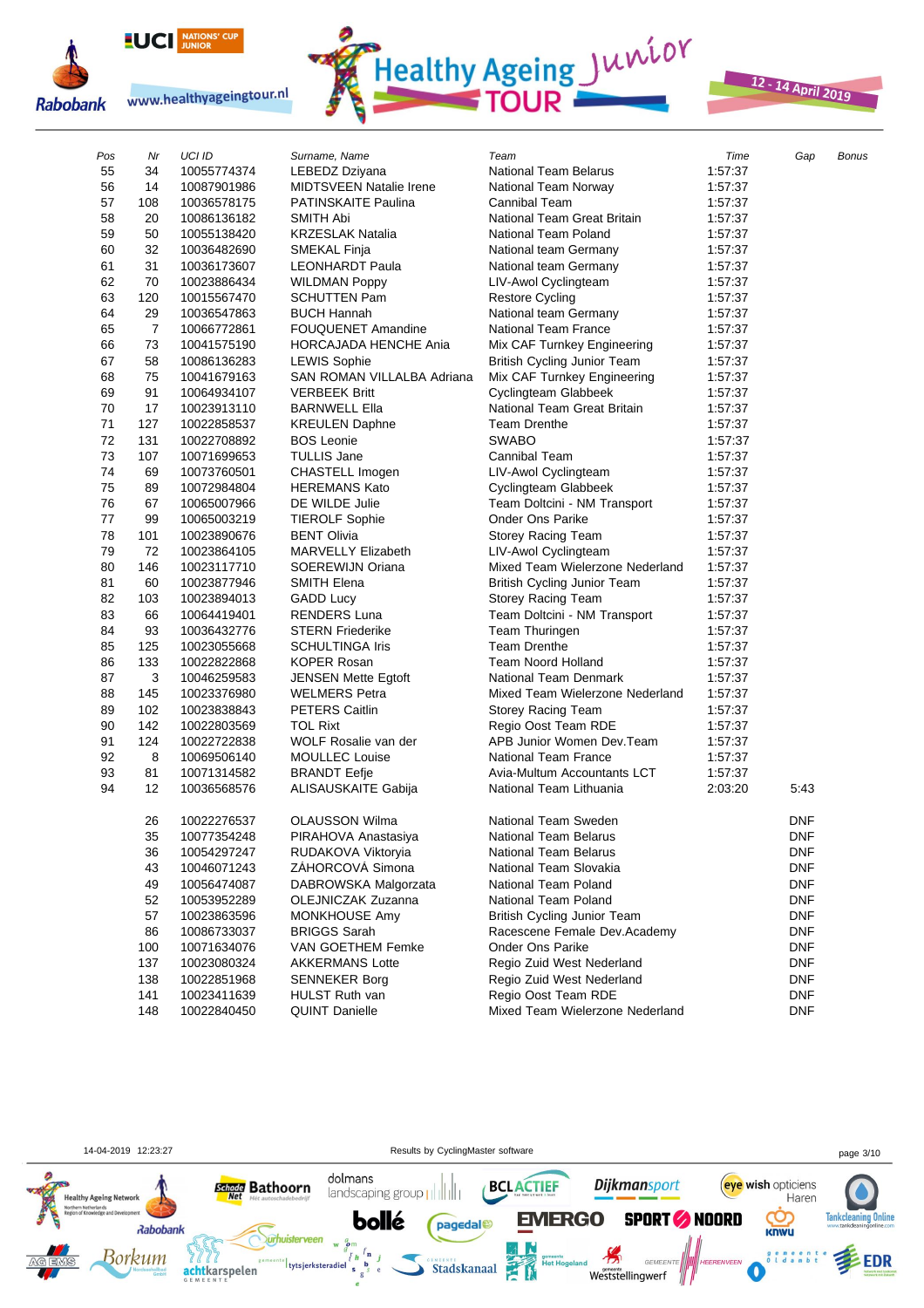



12 - 14 April 2019

#### **Individual Classification by Time after Stage 3 : Midwolda**

| Pos            | Nr           | UCI ID      | Surname, Name             | Team                          | Time    | Gap  | <b>Bonus</b> |
|----------------|--------------|-------------|---------------------------|-------------------------------|---------|------|--------------|
| $\mathbf{1}$   | 21           | 10064643410 | JASTRAB Megan             | <b>National Team USA</b>      | 5:41:47 |      | 10"3"        |
| $\overline{2}$ | 18           | 10023824392 | <b>BACKSTEDT Elynor</b>   | National Team Great Britain   | 5:42:02 | 0:15 | 4" 2"        |
| 3              | 110          | 10022698485 | <b>GERRITSE Femke</b>     | WV Schijndel                  | 5:42:09 | 0:22 |              |
| 4              | 121          | 10022721121 | <b>GRIT Ilse</b>          | APB Junior Women Dev.Team     | 5:42:11 | 0:24 | 6"           |
| 5              | 111          | 10023144483 | <b>NOOIJEN Lieke</b>      | <b>WV Schijndel</b>           | 5:42:14 | 0:27 | 1"           |
| 6              | 51           | 10053580659 | WIELOWSKA Nikola          | National Team Poland          | 5:42:15 | 0:28 |              |
| $\overline{7}$ | 130          | 10022697475 | DUIN Maike van der        | <b>SWABO</b>                  | 5:42:18 | 0:31 |              |
| 8              | 9            | 10036577973 | <b>GEDRAITYTE Akvile</b>  | National Team Lithuania       | 5:42:19 | 0:32 |              |
| 9              | 25           | 10022303314 | <b>BORGSTROM Julia</b>    | National Team Sweden          | 5:42:19 |      |              |
| 10             | 128          | 10022697576 | <b>HUITING Berit</b>      | <b>Team Drenthe</b>           | 5:42:19 |      |              |
| 11             | 122          | 10022864500 | <b>RIJNBEEK Maud</b>      | APB Junior Women Dev.Team     | 5:42:19 |      |              |
| 12             | 105          | 10036566556 | VAN MECHELEN Gloria       | Cannibal Team                 | 5:42:19 |      |              |
| 13             | 6            | 10067840265 | <b>CURINIER Léa</b>       | National Team France          | 5:42:19 |      |              |
| 14             |              |             |                           |                               |         |      |              |
|                | 104          | 10064832659 | <b>WADSWORTH Maddie</b>   | Storey Racing Team            | 5:42:19 |      |              |
| 15             | 54           | 10070043983 | LE DEUNFF Marie Morgane   | Regional Trackteam France     | 5:42:19 |      |              |
| 16             | 15           | 10020410905 | <b>YSLAND Anne Dorthe</b> | National Team Norway          | 5:42:19 |      |              |
| 17             | 77           | 10054420620 | <b>WALDHOFF Lea</b>       | Team Mangertseder             | 5:42:19 |      |              |
| 18             | 33           | 10054710711 | VASILKOVA Hanna           | <b>National Team Belarus</b>  | 5:42:19 |      |              |
| 19             | 55           | 10068663957 | NENADOVIC Kristina        | Regional Trackteam France     | 5:42:19 |      |              |
| 20             | 126          | 10015567773 | <b>VOS Marlies</b>        | <b>Team Drenthe</b>           | 5:42:19 |      |              |
| 21             | 94           | 10049984282 | <b>ZDUN Anna-Helene</b>   | Team Thuringen                | 5:42:19 |      |              |
| 22             | 5            | 10068540584 | <b>CORBINEAU Ysoline</b>  | <b>National Team France</b>   | 5:42:19 |      |              |
| 23             | 123          | 10022726272 | ROOIJEN Eline van         | APB Junior Women Dev.Team     | 5:42:19 |      |              |
| 24             | 119          | 10022853584 | <b>PAUMEN Jewel</b>       | <b>Restore Cycling</b>        | 5:42:19 |      |              |
| 25             | 61           | 10064418993 | DE CLERCQ Katrijn         | Van Assche - Van Den Hauwe CT | 5:42:19 |      |              |
| 26             | 113          | 10022840854 | STOLZE Judith             | <b>Westland Wil Vooruit</b>   | 5:42:19 |      |              |
| 27             | 63           | 10064928750 | VAN ASSCHE Nele           | Van Assche - Van Den Hauwe CT | 5:42:19 |      |              |
| 28             | $\mathbf{1}$ | 10046259987 | <b>SAABYE Mie</b>         | National Team Denmark         | 5:42:19 |      |              |
| 29             | 50           | 10055138420 | <b>KRZESLAK Natalia</b>   | National Team Poland          | 5:42:19 |      |              |
| 30             | 7            | 10066772861 | <b>FOUQUENET Amandine</b> | National Team France          | 5:42:19 |      |              |
| 31             | 79           | 10036352247 | DOPJANS Hanna             | Team Mangertseder             | 5:42:19 |      |              |
| 32             | 143          | 10015567369 | <b>HOOG ANTINK Dorien</b> | Regio Oost Team RDE           | 5:42:19 |      |              |
| 33             | 112          | 10023137817 | <b>SMULDERS Silke</b>     | WV Schijndel                  | 5:42:19 |      |              |
| 34             | 109          | 10022680301 | BOKHOVEN Julia van        | <b>WV Schijndel</b>           | 5:42:19 |      |              |
| 35             | 116          | 10023405979 | <b>MOLENAAR Laura</b>     | Westland Wil Vooruit          | 5:42:19 |      |              |
| 36             | 59           | 10058506340 | <b>KING Eluned</b>        | British Cycling Junior Team   | 5:42:19 |      |              |
| 37             | 140          | 10022792758 | <b>PLUIMERS IIse</b>      | Regio Zuid West Nederland     | 5:42:19 |      |              |
| 38             | 68           | 10015567571 | <b>KLOESE Rose</b>        | Team Doltcini - NM Transport  | 5:42:19 |      |              |
| 39             | 127          | 10022858537 | <b>KREULEN Daphne</b>     | <b>Team Drenthe</b>           | 5:42:19 |      |              |
| 40             | 124          | 10022722838 | WOLF Rosalie van der      | APB Junior Women Dev.Team     | 5:42:19 |      |              |
| 41             | 93           | 10036432776 | <b>STERN Friederike</b>   | Team Thuringen                | 5:42:19 |      |              |
| 42             | 103          | 10023894013 | <b>GADD Lucy</b>          | Storey Racing Team            | 5:42:19 |      |              |
| 43             | 17           | 10023913110 | <b>BARNWELL Ella</b>      | National Team Great Britain   | 5:42:24 | 0:37 |              |
|                |              |             |                           |                               | 5:42:31 |      |              |
| 44             | 58           | 10086136283 | <b>LEWIS Sophie</b>       | British Cycling Junior Team   |         | 0:44 |              |
| 45             | 32           | 10036482690 | SMEKAL Finja              | National team Germany         | 5:43:26 | 1:39 |              |
| 46             | 22           | 10045972627 | <b>CLOUSE Katie</b>       | National Team USA             | 5:46:23 | 4:36 |              |
| 47             | 30           | 10036327490 | <b>MAYRHOFER Lucy</b>     | National team Germany         | 5:46:23 |      |              |
| 48             | 2            | 10048427333 | <b>BERTELSEN Maria</b>    | National Team Denmark         | 5:46:23 |      |              |
| 49             | 65           | 10064963914 | <b>LENAERS Jade</b>       | Team Doltcini - NM Transport  | 5:46:23 |      |              |
| 50             | 23           | 10049183226 | TA-PEREZ Zoe              | National Team USA             | 5:46:23 |      |              |
| 51             | 24           | 10071709454 | SYKES Ava                 | National Team USA             | 5:46:23 |      |              |
| 52             | 76           | 10038716825 | SANCHEZ GALEA Julia       | Mix CAF Turnkey Engineering   | 5:46:23 |      |              |
| 53             | 67           | 10065007966 | DE WILDE Julie            | Team Doltcini - NM Transport  | 5:46:23 |      |              |
| 54             | 108          | 10036578175 | PATINSKAITE Paulina       | <b>Cannibal Team</b>          | 5:46:23 |      |              |
| 55             | 11           | 10036581714 | <b>ZUPERKAITE Erika</b>   | National Team Lithuania       | 5:46:23 |      |              |
| 56             | 19           | 10023827628 | <b>SHARPE Amelia</b>      | National Team Great Britain   | 5:46:23 |      |              |
| 57             | 129          | 10023161560 | <b>HENGEVELD Daniek</b>   | <b>SWABO</b>                  | 5:46:23 |      |              |
| 58             | 106          | 10083380473 | <b>FOMINA Daria</b>       | <b>Cannibal Team</b>          | 5:46:23 |      |              |
| 59             | 107          | 10071699653 | <b>TULLIS Jane</b>        | <b>Cannibal Team</b>          | 5:46:23 |      |              |
|                |              |             |                           |                               |         |      |              |



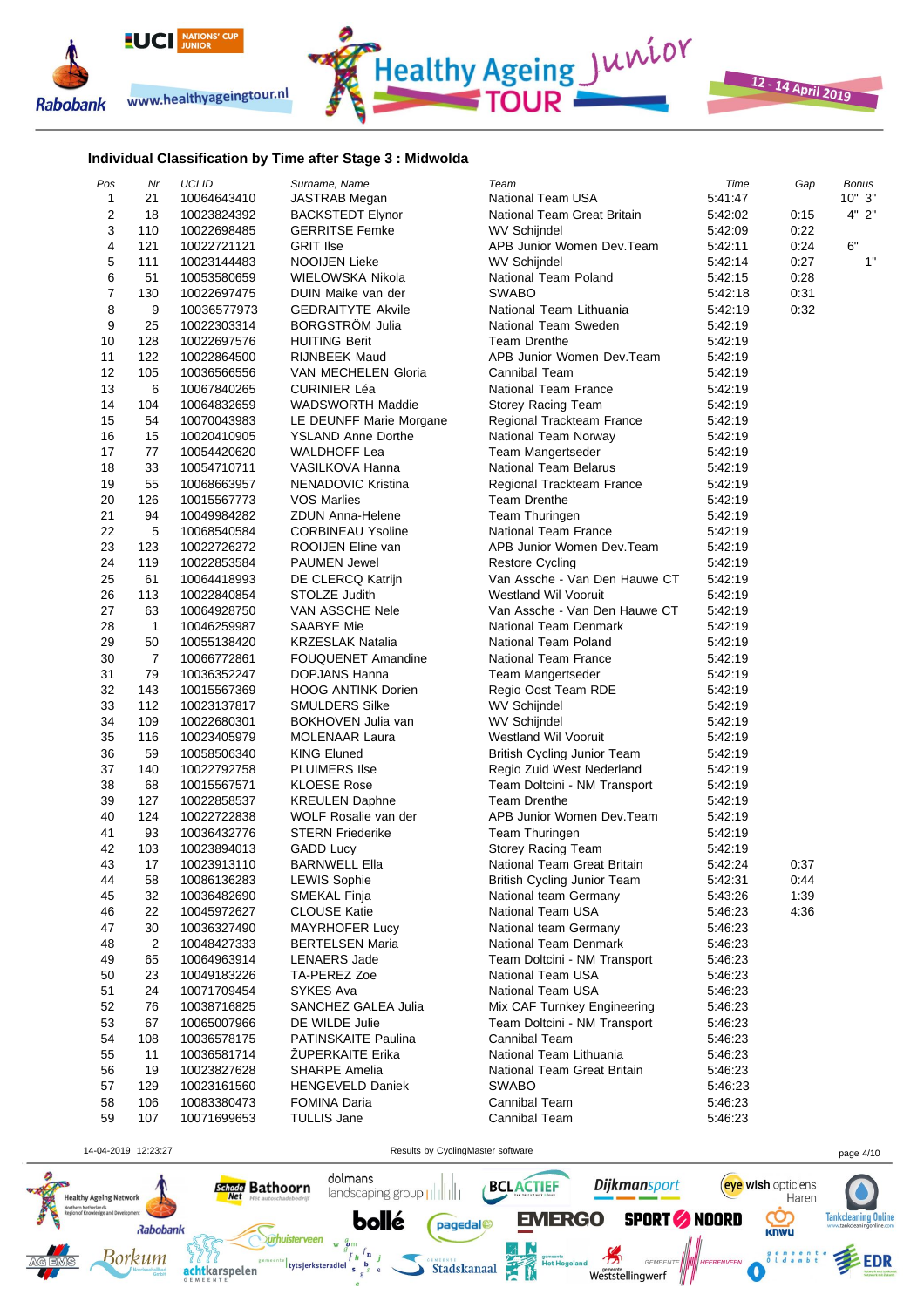





12 - 14 April 2019

| Pos | Nr  | <b>UCI ID</b> | Surname, Name                  | Team                               | Time    | Gap   | <b>Bonus</b> |
|-----|-----|---------------|--------------------------------|------------------------------------|---------|-------|--------------|
| 60  | 29  | 10036547863   | <b>BUCH Hannah</b>             | National team Germany              | 5:46:23 |       |              |
| 61  | 75  | 10041679163   | SAN ROMAN VILLALBA Adriana     | Mix CAF Turnkey Engineering        | 5.46.23 |       |              |
| 62  | 72  | 10023864105   | <b>MARVELLY Elizabeth</b>      | LIV-Awol Cyclingteam               | 5:46:23 |       |              |
| 63  | 69  | 10073760501   | <b>CHASTELL Imogen</b>         | LIV-Awol Cyclingteam               | 5:46:23 |       |              |
| 64  | 73  | 10041575190   | <b>HORCAJADA HENCHE Ania</b>   | Mix CAF Turnkey Engineering        | 5:46:23 |       |              |
| 65  | 101 | 10023890676   | <b>BENT Olivia</b>             | Storey Racing Team                 | 5:46:23 |       |              |
| 66  | 102 | 10023838843   | <b>PETERS Caitlin</b>          | <b>Storey Racing Team</b>          | 5.46.23 |       |              |
| 67  | 133 | 10022822868   | <b>KOPER Rosan</b>             | <b>Team Noord Holland</b>          | 5:46:23 |       |              |
| 68  | 66  | 10064419401   | <b>RENDERS Luna</b>            | Team Doltcini - NM Transport       | 5:46:23 |       |              |
| 69  | 145 | 10023376980   | <b>WELMERS Petra</b>           | Mixed Team Wielerzone Nederland    | 5:46:23 |       |              |
| 70  | 60  | 10023877946   | <b>SMITH Elena</b>             | <b>British Cycling Junior Team</b> | 5:46:23 |       |              |
| 71  | 125 | 10023055668   | <b>SCHULTINGA Iris</b>         | <b>Team Drenthe</b>                | 5:46:23 |       |              |
| 72  | 14  | 10087901986   | <b>MIDTSVEEN Natalie Irene</b> | National Team Norway               | 5:46:36 | 4:49  |              |
| 73  | 13  | 10019773634   | <b>BYBERG Tuva</b>             | National Team Norway               | 5:47:06 | 5:19  |              |
| 74  | 31  | 10036173607   | <b>LEONHARDT Paula</b>         | National team Germany              | 5:48:39 | 6:52  |              |
| 75  | 118 | 10023216023   | DIJKE Demi van                 | <b>Restore Cycling</b>             | 5:48:43 | 6:56  |              |
| 76  | 40  | 10064950473   | <b>VERDONCK Karen</b>          | National Team Belgium              | 5:48:43 |       |              |
| 77  | 120 | 10015567470   | <b>SCHUTTEN Pam</b>            | <b>Restore Cycling</b>             | 5:48:43 |       |              |
| 78  | 89  | 10072984804   | <b>HEREMANS Kato</b>           | Cyclingteam Glabbeek               | 5:48:43 |       |              |
| 79  | 91  | 10064934107   | <b>VERBEEK Britt</b>           | Cyclingteam Glabbeek               | 5:48:43 |       |              |
| 80  | 38  | 10064419502   | <b>SCAVONE Dina</b>            | National Team Belgium              | 5:48:47 | 7:00  |              |
| 81  | 117 | 10022863183   | WERSCH Anna van                | <b>Restore Cycling</b>             | 5:49:18 | 7:31  |              |
| 82  | 144 | 10023375364   | <b>ZUTHEM Samira van</b>       | Regio Oost Team RDE                | 5:49:18 |       |              |
| 83  | 70  | 10023886434   | <b>WILDMAN Poppy</b>           | LIV-Awol Cyclingteam               | 5:49:18 |       |              |
| 84  | 34  | 10055774374   | LEBEDZ Dziyana                 | <b>National Team Belarus</b>       | 5:51:05 | 9:18  |              |
| 85  | 146 | 10023117710   | SOEREWIJN Oriana               | Mixed Team Wielerzone Nederland    | 5:51:19 | 9:32  |              |
| 86  | 56  | 10068823302   | <b>SARRON Maylis</b>           | Regional Trackteam France          | 5:51:47 | 10:00 |              |
| 87  | 8   | 10069506140   | <b>MOULLEC Louise</b>          | <b>National Team France</b>        | 5:51:47 |       |              |
| 88  | 131 | 10022708892   | <b>BOS Leonie</b>              | <b>SWABO</b>                       | 5:51:56 | 10:09 |              |
| 89  | 3   | 10046259583   | <b>JENSEN Mette Egtoft</b>     | National Team Denmark              | 5:51:56 |       |              |
| 90  | 142 | 10022803569   | <b>TOL Rixt</b>                | Regio Oost Team RDE                | 5:51:56 |       |              |
| 91  | 20  | 10086136182   | <b>SMITH Abi</b>               | National Team Great Britain        | 5:52:49 | 11:02 |              |
| 92  | 81  | 10071314582   | <b>BRANDT Eefje</b>            | Avia-Multum Accountants LCT        | 5:54:51 | 13:04 |              |
| 93  | 99  | 10065003219   | <b>TIEROLF Sophie</b>          | <b>Onder Ons Parike</b>            | 5:55:01 | 13:14 |              |
| 94  | 12  | 10036568576   | ALIŠAUSKAITE Gabija            | National Team Lithuania            | 5:58:32 | 16:45 |              |

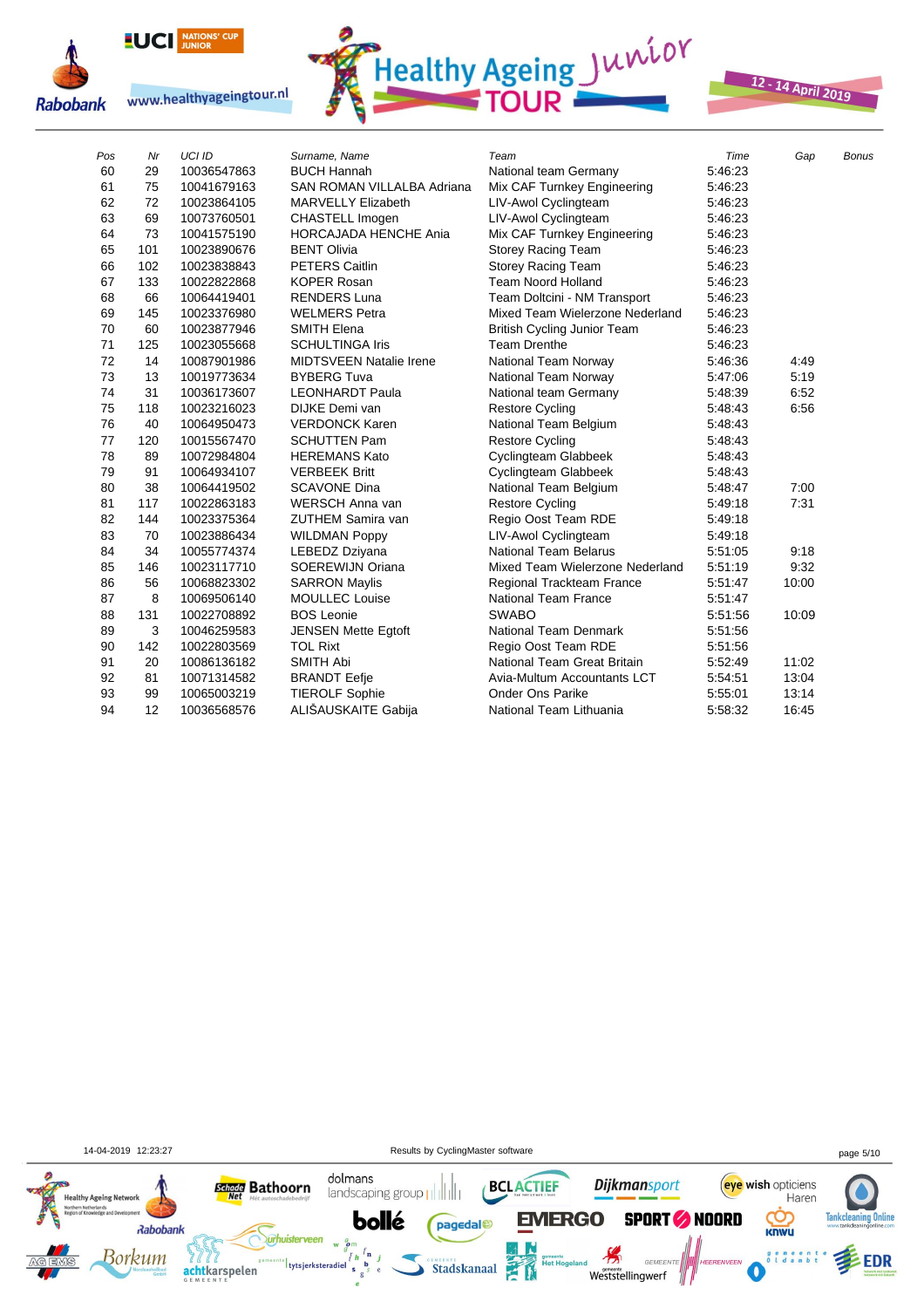



12 - 14 April 2019

#### **Young Riders Result Stage 3 : Midwolda**

| Pos            | Nr             | UCI ID      | Surname, Name              | Team                            | Time    | Gap        |
|----------------|----------------|-------------|----------------------------|---------------------------------|---------|------------|
| 1              | 21             | 10064643410 | <b>JASTRAB</b> Megan       | National Team USA               | 1:57:37 |            |
| $\overline{2}$ | 51             | 10053580659 | WIELOWSKA Nikola           | National Team Poland            | 1:57:37 |            |
| 3              | 122            | 10022864500 | <b>RIJNBEEK Maud</b>       | APB Junior Women Dev.Team       | 1:57:37 |            |
| 4              | 30             | 10036327490 | MAYRHOFER Lucy             | National team Germany           | 1:57:37 |            |
| 5              | $\overline{2}$ | 10048427333 | <b>BERTELSEN Maria</b>     | National Team Denmark           | 1:57:37 |            |
| 6              | 15             | 10020410905 | <b>YSLAND Anne Dorthe</b>  | National Team Norway            | 1:57:37 |            |
| $\overline{7}$ | 56             | 10068823302 | <b>SARRON Maylis</b>       | Regional Trackteam France       | 1:57:37 |            |
| 8              | 104            | 10064832659 | <b>WADSWORTH Maddie</b>    | <b>Storey Racing Team</b>       | 1:57:37 |            |
| 9              | 77             | 10054420620 | <b>WALDHOFF Lea</b>        | Team Mangertseder               | 1:57:37 |            |
| 10             | 105            | 10036566556 | VAN MECHELEN Gloria        | Cannibal Team                   | 1:57:37 |            |
| 11             | 13             | 10019773634 | <b>BYBERG Tuva</b>         | National Team Norway            | 1:57:37 |            |
| 12             | 54             | 10070043983 | LE DEUNFF Marie Morgane    | Regional Trackteam France       | 1:57:37 |            |
| 13             | 79             | 10036352247 | DOPJANS Hanna              | Team Mangertseder               | 1:57:37 |            |
| 14             | 61             | 10064418993 | DE CLERCQ Katrijn          | Van Assche - Van Den Hauwe CT   | 1:57:37 |            |
| 15             | 116            | 10023405979 | <b>MOLENAAR Laura</b>      | Westland Wil Vooruit            | 1:57:37 |            |
| 16             | 23             | 10049183226 | TA-PEREZ Zoe               | <b>National Team USA</b>        | 1:57:37 |            |
| 17             | 106            | 10083380473 | <b>FOMINA Daria</b>        | <b>Cannibal Team</b>            | 1:57:37 |            |
| 18             | 76             | 10038716825 | SANCHEZ GALEA Julia        | Mix CAF Turnkey Engineering     | 1:57:37 |            |
| 19             | 55             | 10068663957 | NENADOVIC Kristina         | Regional Trackteam France       | 1:57:37 |            |
| 20             | 5              | 10068540584 | <b>CORBINEAU Ysoline</b>   | <b>National Team France</b>     | 1:57:37 |            |
| 21             | 24             | 10071709454 | <b>SYKES Ava</b>           | <b>National Team USA</b>        | 1:57:37 |            |
| 22             | 140            | 10022792758 | <b>PLUIMERS IIse</b>       | Regio Zuid West Nederland       | 1:57:37 |            |
| 23             | 129            | 10023161560 | <b>HENGEVELD Daniek</b>    | <b>SWABO</b>                    | 1:57:37 |            |
| 24             | 59             | 10058506340 | <b>KING Eluned</b>         | British Cycling Junior Team     | 1:57:37 |            |
| 25             | 34             | 10055774374 | LEBEDZ Dziyana             | <b>National Team Belarus</b>    | 1:57:37 |            |
| 26             | 20             | 10086136182 | <b>SMITH Abi</b>           | National Team Great Britain     | 1:57:37 |            |
| 27             | 50             | 10055138420 | <b>KRZESLAK Natalia</b>    | National Team Poland            | 1:57:37 |            |
| 28             | 31             | 10036173607 | <b>LEONHARDT Paula</b>     | National team Germany           | 1:57:37 |            |
| 29             | 29             | 10036547863 | <b>BUCH Hannah</b>         | National team Germany           | 1:57:37 |            |
| 30             | 73             | 10041575190 | HORCAJADA HENCHE Ania      | Mix CAF Turnkey Engineering     | 1:57:37 |            |
| 31             | 58             | 10086136283 | <b>LEWIS Sophie</b>        | British Cycling Junior Team     | 1:57:37 |            |
| 32             | 75             | 10041679163 | SAN ROMAN VILLALBA Adriana | Mix CAF Turnkey Engineering     | 1:57:37 |            |
| 33             | 127            | 10022858537 | <b>KREULEN Daphne</b>      | <b>Team Drenthe</b>             | 1:57:37 |            |
| 34             | 69             | 10073760501 | CHASTELL Imogen            | LIV-Awol Cyclingteam            | 1:57:37 |            |
| 35             | 67             | 10065007966 | DE WILDE Julie             | Team Doltcini - NM Transport    | 1:57:37 |            |
| 36             | 99             | 10065003219 | <b>TIEROLF Sophie</b>      | <b>Onder Ons Parike</b>         | 1:57:37 |            |
| 37             | 146            | 10023117710 | SOEREWIJN Oriana           | Mixed Team Wielerzone Nederland | 1:57:37 |            |
| 38             | 145            | 10023376980 | <b>WELMERS Petra</b>       | Mixed Team Wielerzone Nederland | 1.57:37 |            |
| 39             | 142            | 10022803569 | <b>TOL Rixt</b>            | Regio Oost Team RDE             | 1:57:37 |            |
| 40             | 8              | 10069506140 | <b>MOULLEC</b> Louise      | <b>National Team France</b>     | 1:57:37 |            |
| 41             | 81             | 10071314582 | <b>BRANDT Eefje</b>        | Avia-Multum Accountants LCT     | 1:57:37 |            |
| 42             | 12             | 10036568576 | ALISAUSKAITE Gabija        | National Team Lithuania         | 2:03:20 | 5:43       |
|                | 36             | 10054297247 | RUDAKOVA Viktoryia         | <b>National Team Belarus</b>    |         | <b>DNF</b> |
|                | 43             | 10046071243 | ZÁHORCOVÁ Simona           | National Team Slovakia          |         | <b>DNF</b> |
|                | 52             | 10053952289 | <b>OLEJNICZAK Zuzanna</b>  | National Team Poland            |         | <b>DNF</b> |
|                | 86             | 10086733037 | <b>BRIGGS Sarah</b>        | Racescene Female Dev.Academy    |         | <b>DNF</b> |
|                | 100            | 10071634076 | VAN GOETHEM Femke          | Onder Ons Parike                |         | <b>DNF</b> |
|                | 138            | 10022851968 | <b>SENNEKER Borg</b>       | Regio Zuid West Nederland       |         | <b>DNF</b> |
|                | 148            | 10022840450 | <b>QUINT Danielle</b>      | Mixed Team Wielerzone Nederland |         | <b>DNF</b> |

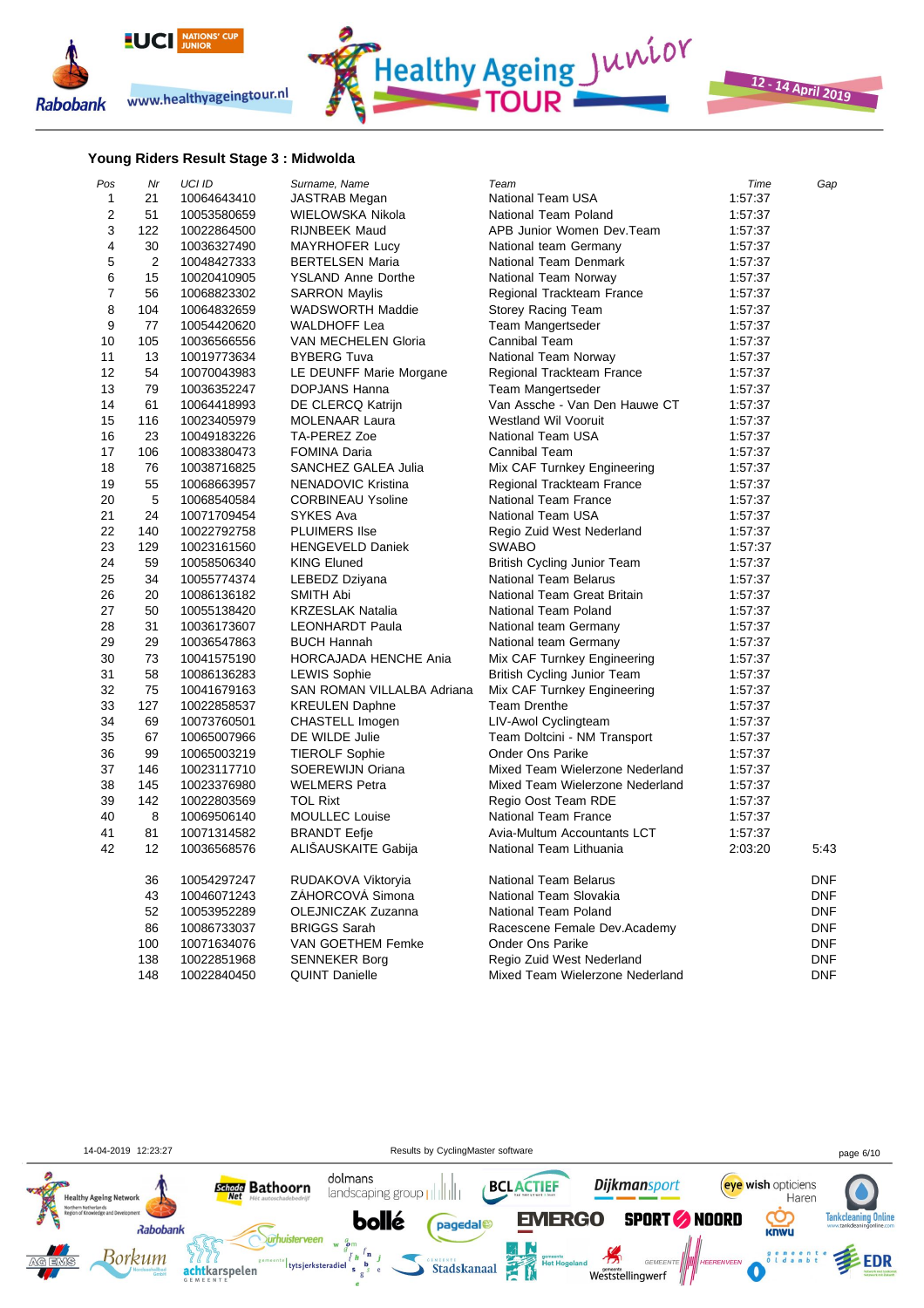





#### **Young Riders Classification after Stage 3 : Midwolda**

| Pos            | Nr             | <b>UCI ID</b> | Surname, Name                | Team                               | Time    | Gap   |
|----------------|----------------|---------------|------------------------------|------------------------------------|---------|-------|
| 1              | 21             | 10064643410   | <b>JASTRAB Megan</b>         | <b>National Team USA</b>           | 5:41:47 |       |
| $\overline{2}$ | 51             | 10053580659   | WIELOWSKA Nikola             | National Team Poland               | 5:42:15 | 0:28  |
| 3              | 122            | 10022864500   | <b>RIJNBEEK Maud</b>         | APB Junior Women Dev.Team          | 5:42:19 | 0:32  |
| 4              | 105            | 10036566556   | VAN MECHELEN Gloria          | Cannibal Team                      | 5:42:19 | 0:32  |
| 5              | 104            | 10064832659   | <b>WADSWORTH Maddie</b>      | <b>Storey Racing Team</b>          | 5:42:19 | 0:32  |
| 6              | 54             | 10070043983   | LE DEUNFF Marie Morgane      | Regional Trackteam France          | 5:42:19 | 0:32  |
| $\overline{7}$ | 15             | 10020410905   | <b>YSLAND Anne Dorthe</b>    | National Team Norway               | 5:42:19 | 0:32  |
| 8              | 77             | 10054420620   | <b>WALDHOFF Lea</b>          | Team Mangertseder                  | 5:42:19 | 0:32  |
| 9              | 55             | 10068663957   | NENADOVIC Kristina           | Regional Trackteam France          | 5:42:19 | 0:32  |
| 10             | 5              | 10068540584   | <b>CORBINEAU Ysoline</b>     | <b>National Team France</b>        | 5:42:19 | 0:32  |
| 11             | 61             | 10064418993   | DE CLERCQ Katrijn            | Van Assche - Van Den Hauwe CT      | 5:42:19 | 0:32  |
| 12             | 50             | 10055138420   | <b>KRZESLAK Natalia</b>      | National Team Poland               | 5:42:19 | 0:32  |
| 13             | 79             | 10036352247   | DOPJANS Hanna                | <b>Team Mangertseder</b>           | 5:42:19 | 0:32  |
| 14             | 116            | 10023405979   | <b>MOLENAAR Laura</b>        | <b>Westland Wil Vooruit</b>        | 5:42:19 | 0:32  |
| 15             | 59             | 10058506340   | <b>KING Eluned</b>           | <b>British Cycling Junior Team</b> | 5:42:19 | 0:32  |
| 16             | 140            | 10022792758   | <b>PLUIMERS IIse</b>         | Regio Zuid West Nederland          | 5:42:19 | 0:32  |
| 17             | 127            | 10022858537   | <b>KREULEN Daphne</b>        | <b>Team Drenthe</b>                | 5:42:19 | 0:32  |
| 18             | 58             | 10086136283   | <b>LEWIS Sophie</b>          | British Cycling Junior Team        | 5:42:31 | 0:44  |
| 19             | 30             | 10036327490   | <b>MAYRHOFER Lucy</b>        | National team Germany              | 5:46:23 | 4:36  |
| 20             | $\overline{2}$ | 10048427333   | <b>BERTELSEN Maria</b>       | National Team Denmark              | 5:46:23 | 4.36  |
| 21             | 23             | 10049183226   | TA-PEREZ Zoe                 | National Team USA                  | 5:46:23 | 4:36  |
| 22             | 24             | 10071709454   | SYKES Ava                    | National Team USA                  | 5:46:23 | 4:36  |
| 23             | 76             | 10038716825   | SANCHEZ GALEA Julia          | Mix CAF Turnkey Engineering        | 5.46.23 | 4:36  |
| 24             | 67             | 10065007966   | DE WILDE Julie               | Team Doltcini - NM Transport       | 5:46:23 | 4:36  |
| 25             | 129            | 10023161560   | <b>HENGEVELD Daniek</b>      | <b>SWABO</b>                       | 5:46:23 | 4:36  |
| 26             | 106            | 10083380473   | <b>FOMINA Daria</b>          | <b>Cannibal Team</b>               | 5:46:23 | 4:36  |
| 27             | 29             | 10036547863   | <b>BUCH Hannah</b>           | National team Germany              | 5:46:23 | 4:36  |
| 28             | 75             | 10041679163   | SAN ROMAN VILLALBA Adriana   | Mix CAF Turnkey Engineering        | 5:46:23 | 4:36  |
| 29             | 69             | 10073760501   | CHASTELL Imogen              | LIV-Awol Cyclingteam               | 5:46:23 | 4:36  |
| 30             | 73             | 10041575190   | <b>HORCAJADA HENCHE Ania</b> | Mix CAF Turnkey Engineering        | 5:46:23 | 4:36  |
| 31             | 145            | 10023376980   | <b>WELMERS Petra</b>         | Mixed Team Wielerzone Nederland    | 5:46.23 | 4:36  |
| 32             | 13             | 10019773634   | <b>BYBERG Tuva</b>           | National Team Norway               | 5:47:06 | 5:19  |
| 33             | 31             | 10036173607   | <b>LEONHARDT Paula</b>       | National team Germany              | 5:48:39 | 6:52  |
| 34             | 34             | 10055774374   | LEBEDZ Dziyana               | <b>National Team Belarus</b>       | 5:51:05 | 9:18  |
| 35             | 146            | 10023117710   | SOEREWIJN Oriana             | Mixed Team Wielerzone Nederland    | 5:51:19 | 9:32  |
| 36             | 56             | 10068823302   | <b>SARRON Maylis</b>         | Regional Trackteam France          | 5.51.47 | 10:00 |
| 37             | 8              | 10069506140   | <b>MOULLEC</b> Louise        | <b>National Team France</b>        | 5:51:47 | 10:00 |
| 38             | 142            | 10022803569   | <b>TOL Rixt</b>              | Regio Oost Team RDE                | 5:51:56 | 10:09 |
| 39             | 20             | 10086136182   | <b>SMITH Abi</b>             | National Team Great Britain        | 5:52:49 | 11:02 |
| 40             | 81             | 10071314582   | <b>BRANDT Eefje</b>          | Avia-Multum Accountants LCT        | 5:54:51 | 13:04 |
| 41             | 99             | 10065003219   | <b>TIEROLF Sophie</b>        | <b>Onder Ons Parike</b>            | 5:55:01 | 13:14 |
| 42             | 12             | 10036568576   | ALIŠAUSKAITE Gabija          | National Team Lithuania            | 5:58:32 | 16:45 |

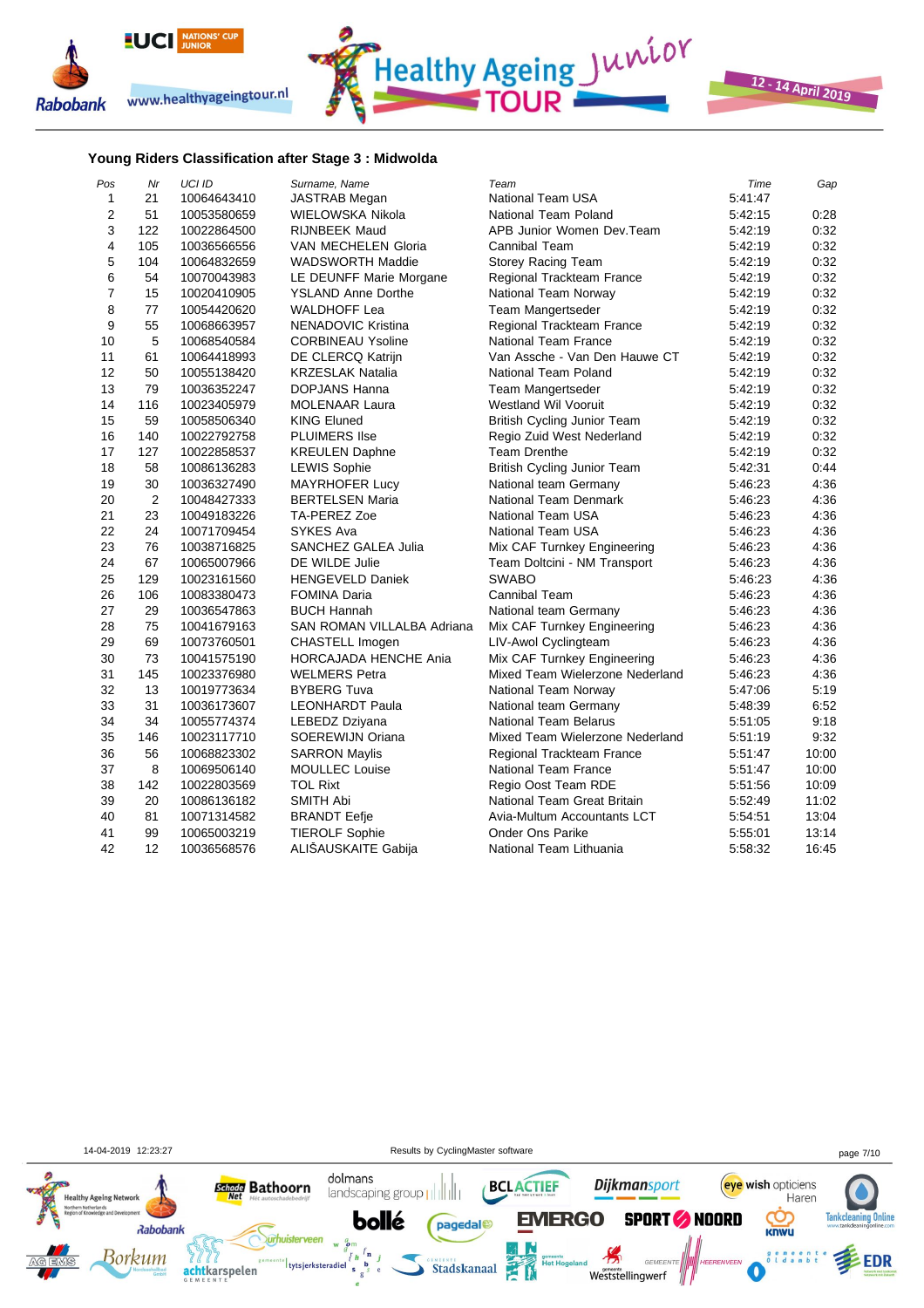



#### **Points Classification after Stage 3 : Midwolda**

| Pos            | Nr  | Name                       | Team       | $\mathbf{1}$   | $\overline{c}$ | 3              | Total          |
|----------------|-----|----------------------------|------------|----------------|----------------|----------------|----------------|
| 1              | 21  | <b>JASTRAB Megan</b>       | <b>USA</b> | 25             | 20             | 25             | 70             |
| $\overline{2}$ | 18  | <b>BACKSTEDT Elynor</b>    | <b>GBR</b> | 20             | 4              | 16             | 40             |
| 3              | 51  | WIELOWSKA Nikola           | <b>POL</b> | 16             | 3              | 14             | 33             |
| 4              | 121 | <b>GRIT Ilse</b>           | ABP        | 9              |                | 20             | 29             |
| 5              | 110 | <b>GERRITSE Femke</b>      | <b>SCH</b> |                | 25             |                | 25             |
| 6              | 25  | <b>BORGSTRÖM Julia</b>     | <b>SWE</b> | 10             | 14             |                | 24             |
| 7              | 9   | <b>GEDRAITYTE Akvile</b>   | LTU        | 6              | 1              | 12             | 19             |
| 8              | 130 | DUIN Maike van der         | <b>SWB</b> | 3              | 6              | 9              | 18             |
| 9              | 111 | <b>NOOIJEN Lieke</b>       | <b>SCH</b> |                | 16             |                | 16             |
| 10             | 128 | <b>HUITING Berit</b>       | <b>TDR</b> | 5              | 10             |                | 15             |
| 11             | 55  | <b>NENADOVIC Kristina</b>  | <b>RTF</b> |                | 12             |                | 12             |
| 12             | 50  | <b>KRZESLAK Natalia</b>    | <b>POL</b> | 12             |                |                | 12             |
| 13             | 122 | RIJNBEEK Maud              | ABP        |                |                | 10             | 10             |
| 14             | 33  | VASILKOVA Hanna            | <b>BLR</b> | 7              |                | $\overline{2}$ | 9              |
| 15             | 54  | LE DEUNFF Marie Morgane    | <b>RTF</b> | 8              |                |                | 8              |
| 16             | 58  | <b>LEWIS Sophie</b>        | <b>BCJ</b> |                | 8              |                | 8              |
| 17             | 22  | <b>CLOUSE Katie</b>        | <b>USA</b> |                | 5              | 3              | 8              |
| 18             | 30  | <b>MAYRHOFER Lucy</b>      | <b>GER</b> |                |                | 8              | 8              |
| 19             | 105 | <b>VAN MECHELEN Gloria</b> | <b>CTL</b> |                | $\overline{7}$ |                | 7              |
| 20             | 6   | <b>CURINIER Léa</b>        | <b>FRA</b> |                |                | 7              | $\overline{7}$ |
| 21             | 2   | <b>BERTELSEN Maria</b>     | <b>DEN</b> |                |                | 6              | 6              |
| 22             | 65  | <b>LENAERS</b> Jade        | <b>DNT</b> |                |                | 5              | 5              |
| 23             | 109 | BOKHOVEN Julia van         | <b>SCH</b> |                |                | $\overline{4}$ | 4              |
| 24             | 5   | <b>CORBINEAU Ysoline</b>   | <b>FRA</b> |                | 2              |                | 2              |
| 25             | 123 | ROOIJEN Eline van          | <b>ABP</b> | $\overline{2}$ |                |                | $\overline{2}$ |
| 26             | 15  | <b>YSLAND Anne Dorthe</b>  | <b>NOR</b> |                |                | 1              | 1              |
| 27             | 94  | <b>ZDUN Anna-Helene</b>    | THU        | 1              |                |                | 1              |

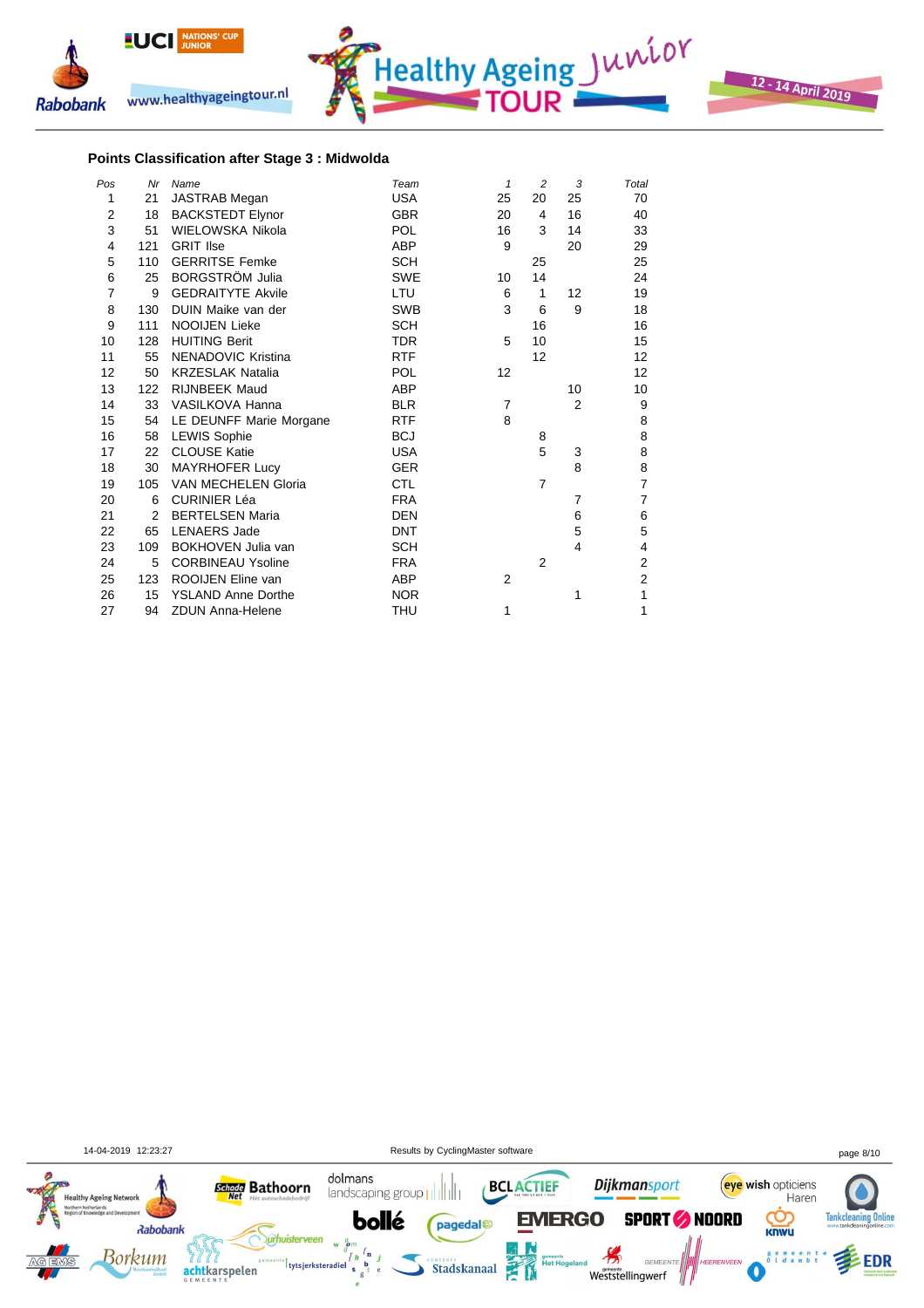



## **Sprint Classification - Stage 3 : Midwolda**

| <b>Sprint 1</b> |     |               |                         |                              |               |
|-----------------|-----|---------------|-------------------------|------------------------------|---------------|
| Pos             | Nr  | <b>UCI ID</b> | Surname, Name           | Team                         | <b>Points</b> |
|                 | 130 | 10022697475   | DUIN Maike van der      | <b>SWABO</b>                 | 3             |
| 2               | 117 | 10022863183   | WERSCH Anna van         | <b>Restore Cycling</b>       | 2             |
| 3               | 129 | 10023161560   | <b>HENGEVELD Daniek</b> | <b>SWABO</b>                 |               |
| <b>Sprint 2</b> |     |               |                         |                              |               |
| Pos             | Nr  | UCI ID        | Surname, Name           | Team                         | Points        |
|                 | 122 | 10022864500   | <b>RIJNBEEK Maud</b>    | APB Junior Women Dev.Team    | 3             |
| 2               | 67  | 10065007966   | DE WILDE Julie          | Team Doltcini - NM Transport | 2             |
| 3               | 109 | 10022680301   | BOKHOVEN Julia van      | <b>WV Schijndel</b>          |               |

## **Sprint Classification after Stage 3 : Midwolda**

| Pos | Nr  | <b>UCI ID</b> | Surname, Name           | Team                         | Points |
|-----|-----|---------------|-------------------------|------------------------------|--------|
|     | 130 | 10022697475   | DUIN Maike van der      | <b>SWABO</b>                 | 9      |
| 2   | 122 | 10022864500   | <b>RIJNBEEK Maud</b>    | APB Junior Women Dev. Team   |        |
| 3   | 119 | 10022853584   | <b>PAUMEN Jewel</b>     | <b>Restore Cycling</b>       |        |
| 4   | 77  | 10054420620   | <b>WALDHOFF Lea</b>     | Team Mangertseder            |        |
| 5   | 21  | 10064643410   | <b>JASTRAB Megan</b>    | National Team USA            |        |
| 6   | 18  | 10023824392   | <b>BACKSTEDT Elynor</b> | National Team Great Britain  | 3      |
|     | 67  | 10065007966   | DE WILDE Julie          | Team Doltcini - NM Transport | 2      |
| 8   | 117 | 10022863183   | WERSCH Anna van         | <b>Restore Cycling</b>       |        |
| 9   | 58  | 10086136283   | <b>LEWIS Sophie</b>     | British Cycling Junior Team  |        |
| 10  | 104 | 10064832659   | <b>WADSWORTH Maddie</b> | <b>Storey Racing Team</b>    |        |
| 11  | 109 | 10022680301   | BOKHOVEN Julia van      | <b>WV Schijndel</b>          |        |
| 12  | 129 | 10023161560   | <b>HENGEVELD Daniek</b> | <b>SWABO</b>                 |        |